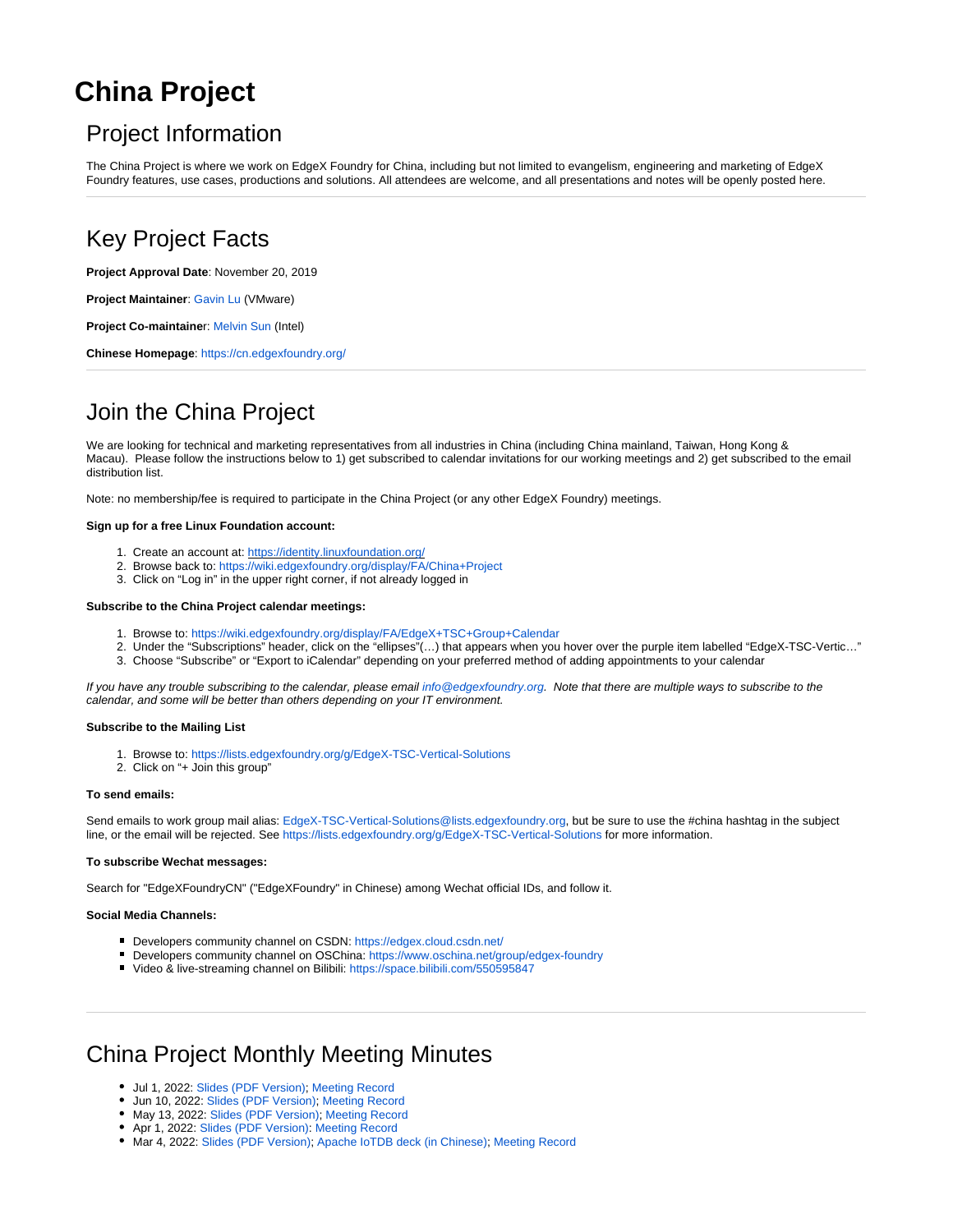- Jan 7, 2022: [Slides \(PDF Version\);](https://wiki.edgexfoundry.org/download/attachments/37912893/EdgeX-China-Project-Monthly-Meeting-Jan-22-v2.2.pdf?version=1&modificationDate=1641541841000&api=v2) [Meeting Record](https://zoom.us/rec/share/cO1M3_GjrtPd0_evDMO4N02u_jUJy7DEp5wPiGTJ-h7t91qUADnDRoHcF5h9SDwY.sHFCHt7ChfDFXAar)
- Nov 12, 2021: [Slides \(PDF Version\)](https://wiki.edgexfoundry.org/download/attachments/37912893/EdgeX-China-Project-Monthly-Meeting-Nov-12-v2.3.pdf?version=1&modificationDate=1636704476000&api=v2); [Meeting Record](https://zoom.us/rec/share/1Gh-3Iitk-AVEAlk5aSw0yyrIUNwD_PSxZPmkHZS0ccpoleTVOZiLFp3ehK8k_48.2osmM386OFOL2qwV)
- Oct 22, 2021: [Slides \(PDF Version\);](https://wiki.edgexfoundry.org/download/attachments/37912893/EdgeX-China-Project-Monthly-Meeting-Oct-22-v2.5.pdf?version=1&modificationDate=1634892648000&api=v2) [Meeting Record](https://zoom.us/rec/share/8arUW8bPAq4XH_OAl-0VbFn839LsAJkxeyX13Rigdc6Hg4uwC2IbkE8VuCczt5Hd.b4UWzQn7uB6bZA2M)
- Sep 3, 2021: [Slides \(PDF Version\)](https://wiki.edgexfoundry.org/download/attachments/37912893/EdgeX-China-Project-Monthly-Meeting-Sep-3-v3.2.pdf?version=1&modificationDate=1630847960000&api=v2); [Meeting Record](https://zoom.us/rec/share/AMgAStO0NEsDT7ZmrwWicRurJwnpIbRAAyR1ITEA68nQqtAAtqDVuWttjINVYRum.6PVMRJc7LEebpS2G) • Aug 6, 2021: [Slides \(PDF Version\)](https://wiki.edgexfoundry.org/download/attachments/37912893/EdgeX-China-Project-Monthly-Meeting-Aug-6-v2.6.pdf?version=1&modificationDate=1628235630000&api=v2); [Meeting Record](https://zoom.us/rec/share/3O_rifOAYKjasVY-QKcgLIMgAl60Rh9kZ6j5W4Bcjl8qcLVRNM7TIMLxfQICBFkL.vQLx-myQGme5nOb9)
- Jul 2, 2021: [Slides \(PDF Version\)](https://wiki.edgexfoundry.org/download/attachments/37912893/EdgeX-China-Project-Monthly-Meeting-Jul-2-v2.1.pdf?version=1&modificationDate=1625217986000&api=v2); [Meeting Record](https://zoom.us/rec/play/bsJ1pddpDZYH5fIK7wAwXTCWNt4j3r2PsJjBVy9yu0Mns4bACzUJbCOLobD0QajDrd-fBXlyj5q6VqLc.XejddB5CacDWEXuQ?autoplay=true&continueMode=true&startTime=1625209370000)
- Jun 4, 2021: [Slides \(PDF Version\);](https://wiki.edgexfoundry.org/download/attachments/37912893/EdgeX-China-Project-Monthly-Meeting-Jun-2021-v2.2.pdf?version=1&modificationDate=1622794025000&api=v2) [Meeting Record](https://zoom.us/rec/share/CePVSwF2sVzN1A_Zz0nj74zabGCD2aczIVUZym6MtPGfJryXl-yQeAkpLyFntQo.-0XgminNXR20lJBw)
- May 7, 2021: [Slides \(PDF Version\);](https://wiki.edgexfoundry.org/download/attachments/37912893/EdgeX-China-Project-Monthly-Meeting-May-2021-v2.pdf?version=1&modificationDate=1620374432000&api=v2) [Meeting Record](https://zoom.us/rec/share/h4lHMs_14Wo7WOTKmORx0zgoNY1zeXDhEnKQ-CNtW_FVvn_G4eW1PzYPJhMoR_YX.QWJbAAJWaYCKiye1)
- Apr 2, 2021: [Slides \(PDF Version\)](https://wiki.edgexfoundry.org/download/attachments/37912893/EdgeX-China-Project-Monthly-Meeting-Apr-2021-v1.4.pdf?version=1&modificationDate=1617351147000&api=v2); [Meeting Record](https://zoom.us/rec/share/4VwGLQuYMsQdwWIv3H1cj4XiQgNSaIzLIvvkTHVrqEHTgolr2RMrFv7pm4SJUrbQ.tzS1bzA_Tz_1ZEoM)
- Mar 5, 2021: [Slides \(PDF Version\);](https://wiki.edgexfoundry.org/download/attachments/37912893/EdgeX-China-Project-Monthly-Meeting-Mar-2021-v2.3.pdf?version=1&modificationDate=1614931002000&api=v2) [Meeting Record](https://zoom.us/rec/share/xHd1vnkwPtjtvBYGfG66qIaXD_S1BOkk56xsC1KH9s7ZiLm57lBOmM2TzBOd7nns.wbhiPyj3Qb-1hYHp)
- Feb 5, 2021: [Slides \(PDF Version\);](https://wiki.edgexfoundry.org/download/attachments/37912893/EdgeX-China-Project-Monthly-Meeting-Feb-2021-v2.1.pdf?version=1&modificationDate=1612511434000&api=v2) [Meeting Record](https://zoom.us/rec/share/vcrZuIOzX7Zp_lAxVqZFwIxMO9mUv2ev-VUwXrFsUfhRxRmtKXjRVhO0duKVQzoY.pAUBeC-Jqaotev9I)
- Jan 8, 2021: [Slides \(PDF Version\);](https://wiki.edgexfoundry.org/download/attachments/37912893/EdgeX-China-Project-Monthly-Meeting-Jan-2021-v2.0.pdf?version=1&modificationDate=1610093803000&api=v2) [Meeting Record](https://zoom.us/rec/share/2lI5PwBGCg-GnKqyJSbBOVmh5VVAUpbZGG5Q45JcN6CgtybCc6IOxk19ygDgwwHs.kU2aomjsf6bG4MS6)
- Nov 6, 2020: [Slides \(PDF Version\)](https://wiki.edgexfoundry.org/download/attachments/37912893/EdgeX-China-Project-Monthly-Meeting-Nov-2020-v3.1.pdf?version=1&modificationDate=1604650565000&api=v2); [Open Horizon Introduction;](https://wiki.edgexfoundry.org/download/attachments/37912893/OH_China_SIG_Master.pdf?version=1&modificationDate=1604650655000&api=v2) [Meeting Record](https://zoom.us/rec/share/cjS4NaZfFePmwiWK6V9FRfgw2Rmrr1MhbSuYI2SC6XNwOISMncu0IWb2spQ1uE5N.iTLu2pa3-YA3TKto)
- Sep 4, 2020: [Slides \(PDF Version\)](https://wiki.edgexfoundry.org/download/attachments/37912893/EdgeX-China-Project-Monthly-Meeting-Sep-2020-v5.pdf?version=1&modificationDate=1599207767000&api=v2); [Meeting Record](https://zoom.us/rec/share/WdNS-67pYpo3M-PsdidWhtWa58z58mRlM1bJwVPivttd4hA4HV8nzoi9X0VDedYV.LbGc56-0EqcxSTjt)
- Aug 7, 2020: [Slides \(PDF Version\)](https://wiki.edgexfoundry.org/download/attachments/37912893/EdgeX-China-Project-Monthly-Meeting-Aug-2020-v4.pdf?version=1&modificationDate=1596786581000&api=v2); [Meeting Record](https://zoom.us/rec/share/7vB4cYz31SBJa6_32kHEVo8NNK_Yeaa82iIbr_cMmU9k9mFe6i1M_0hR45R6p203)
- Jul 10, 2020: [Sides \(PDF version\);](https://wiki.edgexfoundry.org/download/attachments/37912893/EdgeX-China-Project-Monthly-Meeting-Jul-2020-v3.2.pdf?version=1&modificationDate=1594366275000&api=v2) [Meeting Record](https://zoom.us/rec/share/tOsrJZLs7nhLbJ320kjDR4UuIpvrT6a8gCEf8vdfyh6jzumawqn1KyQ6fG99EgRR)
- Jun 5, 2020: [Slides \(PDF version\);](https://wiki.edgexfoundry.org/download/attachments/37912893/EdgeX-China-Project-Monthly-Meeting-Jun-2020-v3.3.pdf?version=1&modificationDate=1591346989000&api=v2) [Meeting Record](https://zoom.us/rec/share/_fItd4jB3X5Oep2dtGiEdP4cIoPGX6a8hyBM_6AJnU9AqnqEkDxEY67Nz41FngAs) (Password: 8a?b9@52)
- May 8, 2020: [Slides \(PDF version\);](https://wiki.edgexfoundry.org/download/attachments/37912893/EdgeX-China-Project-Monthly-Meeting-May-2020-v3.2.pdf?version=1&modificationDate=1588924312000&api=v2) [Meeting Record](https://zoom.us/rec/share/5JNaNa7q_WhOQ43B0x71XvcQTo3feaa80SMX86Vbmhrd_wNtSWRFBy8dCNu8QiX1) (Password: 0S@m@4+Q)
- Apr 3, 2020: [Slides \(PDF version\)](https://wiki.edgexfoundry.org/download/attachments/37912893/EdgeX-China-Project-Monthly-Meeting-Apr-2020-v4.2.pdf?version=1&modificationDate=1585905785000&api=v2); [Meeting Record](https://zoom.us/rec/share/9MkvKb3h_GxLWoWU8k2Da_d6Q9u1T6a8gSIfrvYKmk8RHwq5105d4_wHo_1NanNO)
- Mar 6, 2020: [Slides \(PDf version\);](https://wiki.edgexfoundry.org/download/attachments/37912893/EdgeX-China-Project-Monthly-Meeting-Mar-2020-v2.2.pdf?version=1&modificationDate=1583723096000&api=v2) [Meeting Record](https://zoom.us/rec/share/9dR4Nujp6lxJZdLJ6RD-ALMCMdrcT6a81SkarPFZzUe0aWe7rlbLQe0g21VBaYsb)
- Feb 14, 2020: [Slides \(PDF version\);](https://wiki.edgexfoundry.org/download/attachments/37912893/EdgeX-China-Project-Monthly-Meeting-Feb-2020-v3.pdf?version=1&modificationDate=1581676067000&api=v2) [Meeting Record](https://zoom.us/rec/play/6ccuf72tqTg3GtGd4QSDAfB_W9TuJ6ys1ycZ_fYJxEqwUHQCMAf0NLATYuvZkqTQMkdnQxlY2Ds_UKMy)
- Jan 10, 2020: [Slides \(PDF version\);](https://wiki.edgexfoundry.org/download/attachments/37912893/EdgeX-China-Project-Monthly-Meeting-v2.pdf?version=1&modificationDate=1578645507000&api=v2) [Meeting Recording](https://zoom.us/rec/share/3etYKInu10hJG5XK52CFQP5xE5j_T6a8hiQWqfZcxUyH6CgTObMCzACnwh1KuAKi)

### TSC Monthly Meeting for China Minutes

- Mar 26, 2021: Slides (PDF Version); [Meeting Record](https://zoom.us/rec/share/aCrMfK-uyJMhxITKLd70IvDDbUF7FEYaxH2lhJszFmjxRCs5QJQmwPdCiBmWRJLC.1rw-mbjFMmPMyaKu)
- Feb 26, 2021: [Slides \(PDF Version\);](https://wiki.edgexfoundry.org/download/attachments/37912893/EdgeX-PRC-TSC-Update-2-21.pdf?version=1&modificationDate=1614313980000&api=v2) [Meeting Record](https://zoom.us/rec/share/YlY8s1943V03Urll6kzgM4un0ueCeFO9wPw5mNld8RuNPs8XZ6DYQ6ejdsDAZNpM.0oenomUzGVldOhd2)
- Apr 30, 2021: cancelled
- May 28, 2021: Slides (PDF version); [Meeting Record](https://pan.baidu.com/s/10rViLXZh0Q3Xtoa2ST0giQ) (Password: 9f84)
- Jun 25, 2021: cancelled due to conflict with Jarkata Planning Conference
- Jul 30, 2021: cancelled due to co-maintainers both on travel.

### Meeting Time

- China Project meetings are open to the public, and are held monthly.
- China Project meetings are held on the first Friday at 3PM every month, Beijing time (find your local time [here\)](https://www.worldtimebuddy.com/)
- To subscribe to the meeting invitation, please visit [Community Meetings & Calendar](https://wiki.edgexfoundry.org/pages/viewpage.action?pageId=21824127)

----

Dial-In Info:

EdgeX Working Group 2 is inviting you to a scheduled Zoom meeting.

Topic: EdgeX Foundry China Project Monthly Meeting Time: Oct 2, 2020 03:00 PM Beijing, Shanghai Every month on the First Fri, until Nov 1, 2024, 50 occurrence(s)

Please download and import the following iCalendar (.ics) files to your calendar system. Monthly: [https://zoom.us/meeting/vp0vcuigqToq90rj4eFKKwjFlEoTsBI2vA/ics?](https://zoom.us/meeting/vp0vcuigqToq90rj4eFKKwjFlEoTsBI2vA/ics?icsToken=98tyKuqhrD4rEtOUsF_HArAqA4Xqb8_ukygeuKkJmTnOKDdZRA_TOdZREJstBvmB) [icsToken=98tyKuqhrD4rEtOUsF\\_HArAqA4Xqb8\\_ukygeuKkJmTnOKDdZRA\\_TOdZREJstBvmB](https://zoom.us/meeting/vp0vcuigqToq90rj4eFKKwjFlEoTsBI2vA/ics?icsToken=98tyKuqhrD4rEtOUsF_HArAqA4Xqb8_ukygeuKkJmTnOKDdZRA_TOdZREJstBvmB)

Join Zoom Meeting <https://zoom.us/j/392518710?pwd=YXZFekx5Uk9LY1NxckZkTGt5azVyUT09>

Meeting ID: 392 518 710 Passcode: 937392 One tap mobile +85258033730,,392518710# Hong Kong SAR +85258033731,,392518710# Hong Kong SAR